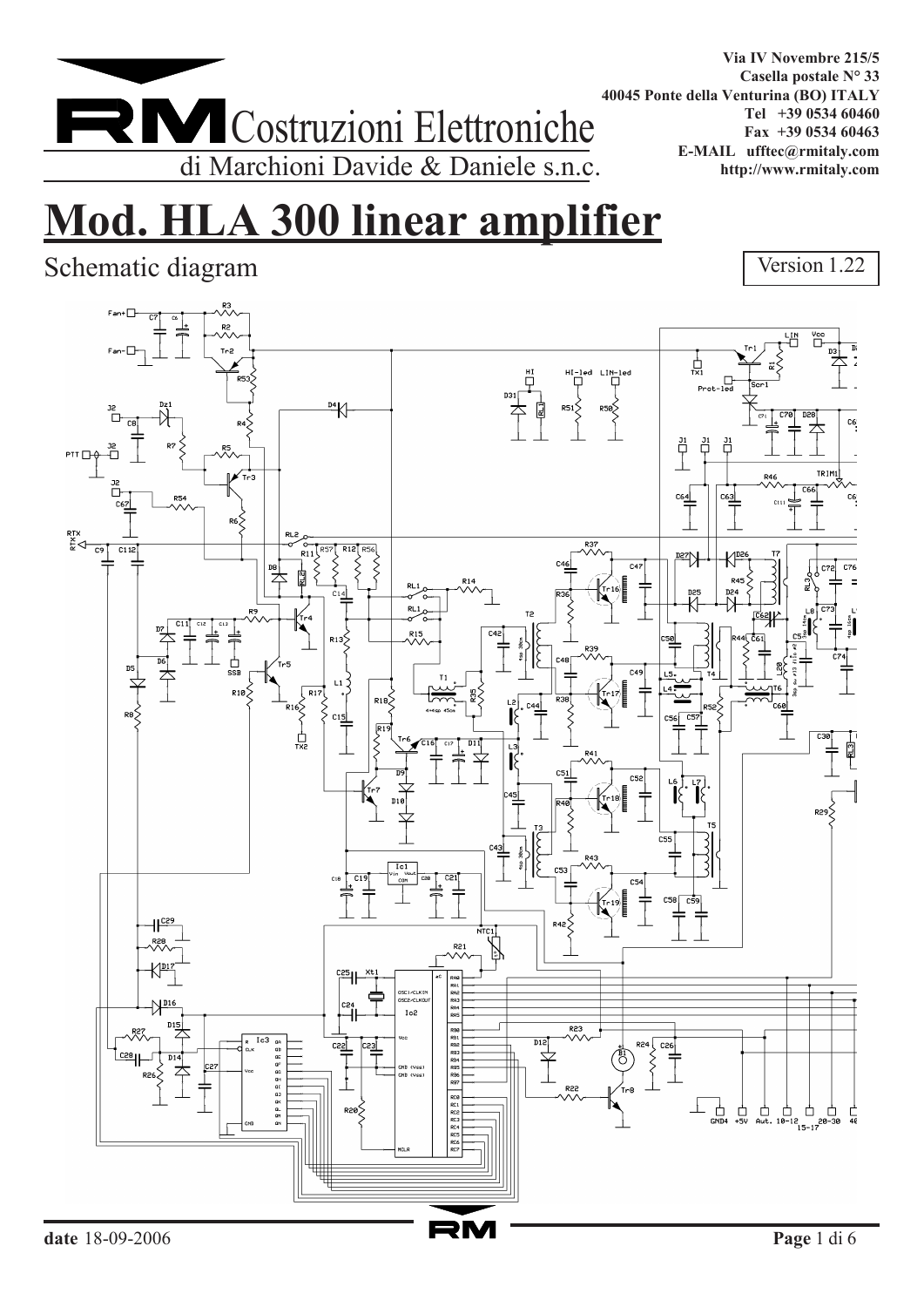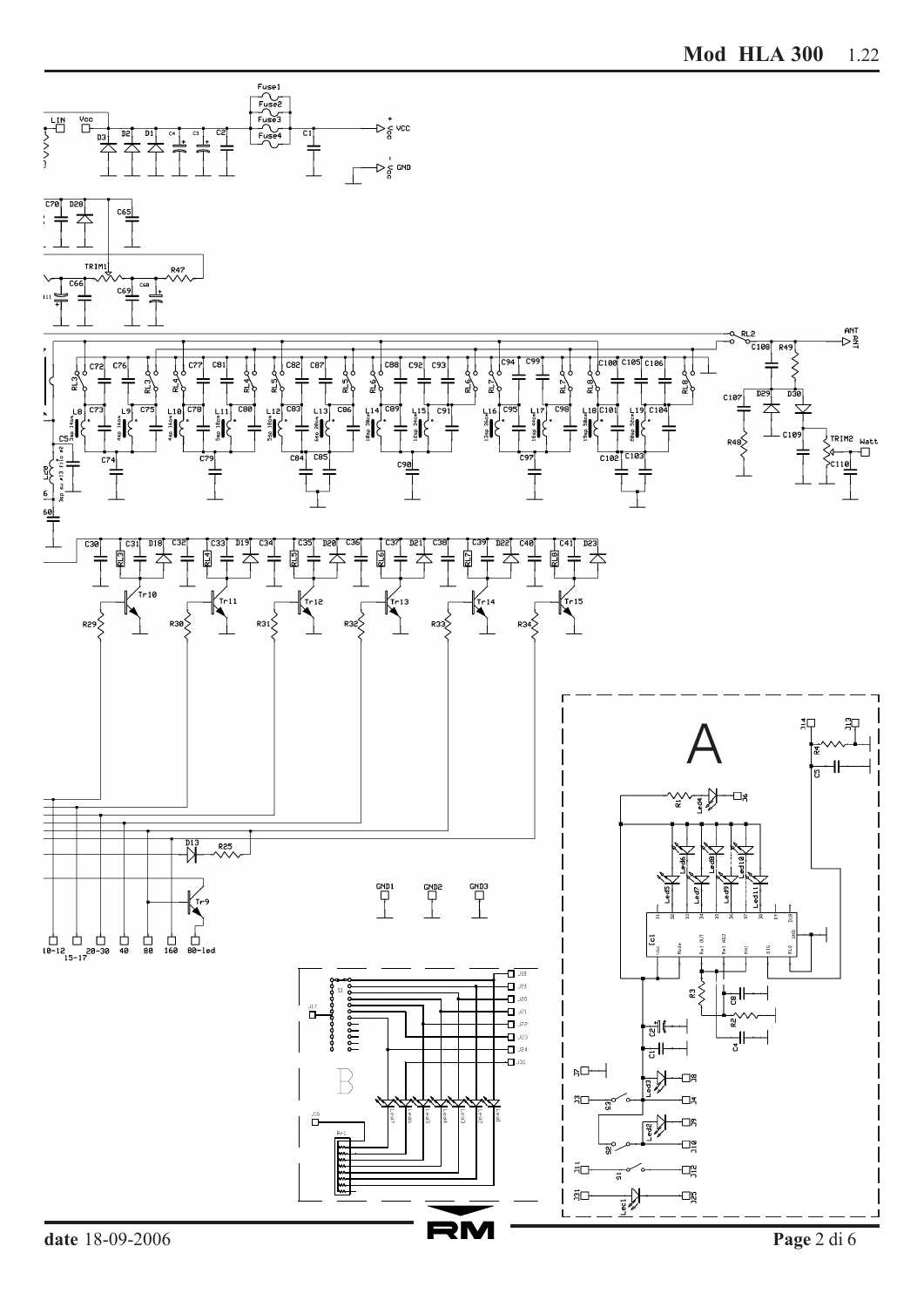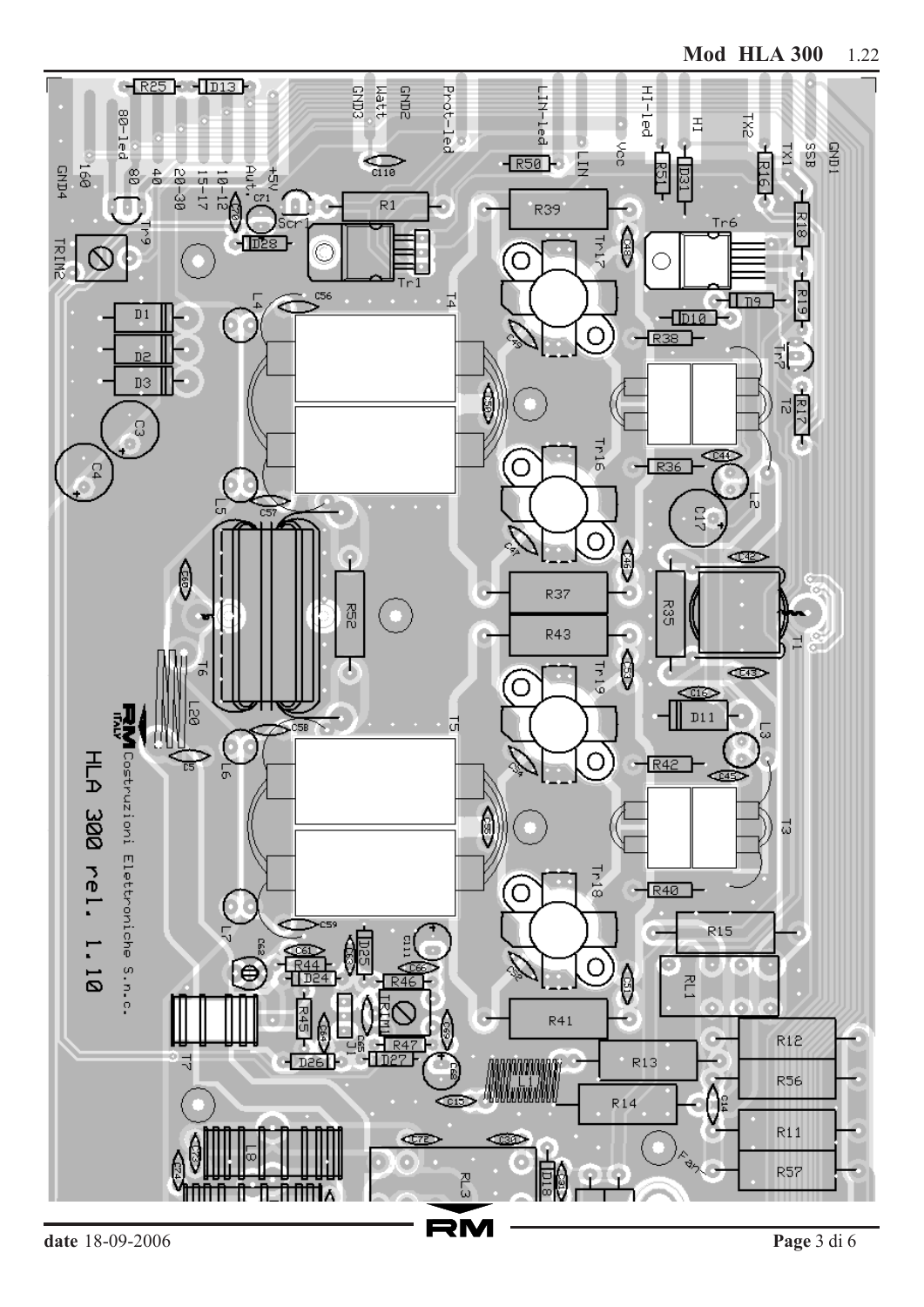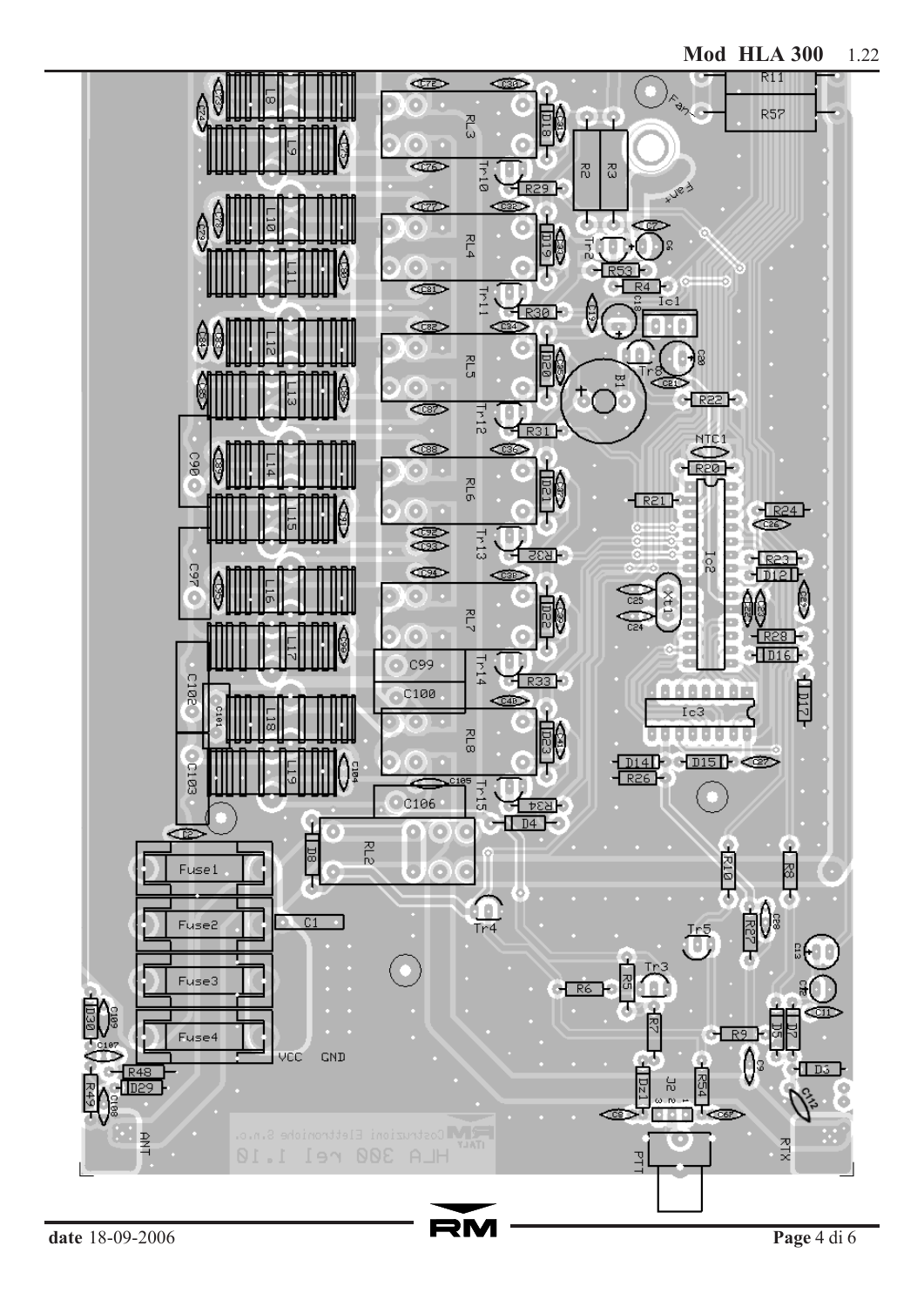#### **Board A Board B**

 $S1$ 

S<sub>2</sub>

<del>teal</del> 를 teal<br>- CS HLA-150.02<mark>⁄A</mark>

S3

 $\mathsf{r}$ 



### **List of components**

| C <sub>1</sub><br>C <sub>2</sub> | $= 470$ nF<br>$= 100$ nF                       | 100V<br>50 V      | Polyester                   | $C_{61}$ = 470 pF 50 V                    | $C_{62}$ = HCU06C100 3-10 pF (Bianco) | N750                               |
|----------------------------------|------------------------------------------------|-------------------|-----------------------------|-------------------------------------------|---------------------------------------|------------------------------------|
| $C_3$                            | $= 470 \mu F$                                  | 25 V              |                             |                                           | C 63 to C 67 = 100 nF 50 V            |                                    |
| C <sub>4</sub>                   | $= 470 \mu F$                                  | 25 V              |                             | $C_{68}$ = 33 $\mu$ F                     | 25 V                                  |                                    |
| C <sub>5</sub>                   | $= 22$ pF                                      | 500 V             | N <sub>P</sub> O            | $C_{69} = 100$ nF                         | 50 V                                  |                                    |
| C <sub>6</sub>                   | $= 22 \mu F$                                   | 25 V              |                             | $C_{70} = 100$ nF                         | 50 V                                  |                                    |
| C <sub>7</sub>                   | $= 100$ nF                                     | 50 V              |                             | C $71 = 33 \mu F$                         | 25 V                                  |                                    |
| $C_8$                            | $= 100$ nF                                     | 50 V              |                             | C $72 = 8,2 \text{ pF}$                   | 500 V                                 | NP <sub>0</sub>                    |
| C <sub>9</sub>                   | $= 15$ pF                                      | 50 V              | NP <sub>0</sub>             | $C_{73}$ = 33 pF                          | 500 V                                 | NP <sub>0</sub>                    |
| $C_{10}$                         | $=$ not present                                |                   |                             | $C_{74}$ = 150 pF                         | 500 V                                 | NP <sub>0</sub>                    |
| C <sub>11</sub>                  | $= 100$ nF                                     | 50 V              |                             | $C_{75} = 12 pF$                          | 500 V                                 | NP <sub>0</sub>                    |
|                                  | C $_{12}$ = 2,2 $\mu$ F                        | 25 V              |                             | $C_{76}$ = 100 pF                         | 500 V                                 | NP <sub>0</sub>                    |
|                                  | C $_{13}$ = 33 $\mu$ F                         | 25 V              |                             | C $_{77}$ = 47 pF                         | 500 V                                 | NP <sub>0</sub>                    |
|                                  | $C_{14} = 100 pF$                              | 50 V              | NP <sub>0</sub>             | $C_{78}$ = 33 pF                          | 500 V                                 | NP <sub>0</sub>                    |
|                                  | $C_{15} = 10 \text{ nF}$                       | 50 V              |                             | $C_{79}$ = 220 pF                         | 500 V                                 | NP <sub>0</sub>                    |
|                                  | $C_{16} = 100$ nF<br>C $_{17}$ = 470 $\mu$ F   | 50 V              |                             | $C_{80} = 15$ pF                          | 500 V                                 | NP <sub>0</sub>                    |
|                                  |                                                | 25 V<br>25 V      |                             | $C_{81} = 100 pF$<br>$C_{82} = 82 pF$     | 500 V                                 | NP <sub>0</sub><br>NP <sub>0</sub> |
|                                  | $C_{18} = 10 \,\mu F$<br>$C_{19} = 100$ nF     | 50 V              |                             | $C_{83}$ = 82 pF                          | 500 V<br>500 V                        | NP <sub>0</sub>                    |
|                                  | C $_{20}$ = 22 $\mu$ F                         | 25 V              |                             | $C_{84} = 100 pF$                         | 500 V                                 | NP <sub>0</sub>                    |
|                                  | $C_{21} = 100$ nF                              | 50 V              |                             | $C_{85}$ = 220 pF                         | 500 V                                 | NP <sub>0</sub>                    |
|                                  | $C_{22}$ = 220 nF                              | 50 V              | Multilayer                  | $C_{86}$ = 56 pF                          | 500 V                                 | NP <sub>0</sub>                    |
|                                  | $C_{23} = 100$ nF                              | 50 V              |                             | $C_{87} = 150$ pF                         | 500 V                                 | NP <sub>0</sub>                    |
|                                  | $C_{24}$ = 27 pF                               | 50 V              | NP <sub>0</sub>             | $C_{88}$ = 180 pF                         | 500 V                                 | NP <sub>0</sub>                    |
|                                  | $C_{25}$ = 27 pF                               | 50 V              | N <sub>P</sub> <sup>0</sup> | $C_{89} = 100 pF$                         | 500 V                                 | NP <sub>0</sub>                    |
|                                  | $C_{26}$ = 100 nF                              | 50 V              |                             | $C_{90} = 620 \text{ pF}$                 | 500 V                                 | Silvered mica                      |
|                                  | $C_{27} = 100$ nF                              | 50 V              |                             | $C_{91} = 33 pF$                          | 500 V                                 | N <sub>P</sub> <sup>0</sup>        |
|                                  | C $_{28}$ = 4,7 pF                             | 50 V              | NP <sub>0</sub>             | $C_{92}$ = 220 pF                         | 500 V                                 | N <sub>P</sub> <sup>0</sup>        |
|                                  | $C_{29} = 10 \text{ nF}$                       | 50 V              |                             | $C_{93} = 100 pF$                         | 500 V                                 | N <sub>P</sub> <sup>0</sup>        |
|                                  | C 30 to C 41 = 100 nF                          | 50 V              |                             | $C_{94} = 150 \text{ pF}$                 | 500 V                                 | N <sub>P</sub> <sup>0</sup>        |
|                                  | $C_{42} = 82 pF$                               | 50 V              | N <sub>P</sub> <sup>0</sup> | $C_{95} = 120 pF$                         | 500 V                                 | N <sub>P</sub> <sup>0</sup>        |
|                                  | $C_{43} = 82 pF$                               | 50 V              | N <sub>P</sub> <sup>0</sup> | $C_{96}$ = not present                    |                                       |                                    |
|                                  | $C_{44} = 100 \text{ nF}$                      | 50 V              |                             | $C_{.97}$ = 1300 pF                       | 500 V                                 | Silvered mica                      |
|                                  | $C_{45} = 100$ nF                              | 50 V              |                             | $C_{98}$ = 82 pF                          | 500 V                                 | N <sub>P</sub> <sup>0</sup>        |
|                                  | $C_{46} = 47$ nF                               | 50 V              |                             | $C_{99} = 620 pF$                         | 500 V                                 | Silveredmica                       |
|                                  | $C_{47}$ = 180 pF                              | 500 V             | NP <sub>0</sub>             | C $_{100} = 1600$ pF                      | 500 V                                 | Silveredmica                       |
|                                  | $C_{48}$ = 47 nF                               | 50 V<br>500 V     | NP <sub>0</sub>             | C $_{101} = 390$ pF                       | 500 V                                 | Silveredmica                       |
|                                  | $C_{49} = 180 \text{ pF}$<br>$C_{50}$ = 620 pF | 500V Silveredmica |                             | $C_{102} = 1600$ pF<br>$C_{103} = 560$ pF | 500 V                                 | Silveredmica                       |
|                                  | $C_{51} = 47$ nF                               | 50 V              |                             | C $_{104} = 150$ pF                       | 500 V<br>500 V                        | Silvered mica<br>NP <sub>0</sub>   |
|                                  | $C_{52}$ = 180 pF                              | 500 V             | NP <sub>0</sub>             | $C_{105} = 390$ pF                        | 500 V                                 | Silvered mica                      |
|                                  | $C_{53}$ = 47 nF                               | 50 V              |                             | C $_{106} = 620$ pF                       | 500 V                                 | <b>Silvered mica</b>               |
|                                  | $C_{54}$ = 180 pF                              | 500 V             | NP <sub>0</sub>             | C $_{107} = 33$ pF                        | 50 V                                  | N <sub>P</sub> <sup>0</sup>        |
|                                  | $C_{55}$ = 620 pF                              | 500V Silveredmica |                             | C $_{108} = 2,2$ pF                       | 50 V                                  | NP <sub>0</sub>                    |
|                                  | $C$ 56 to $C$ 59 =                             | $100$ nF          | 50 V                        | $C_{109} = 100$ nF                        | 50 V                                  |                                    |
|                                  | $C_{60}$ = 82 pF                               | 500 V             | N <sub>P</sub> <sup>0</sup> | $C_{110} = 10$ nF                         | 50 V                                  |                                    |
|                                  |                                                |                   |                             |                                           |                                       |                                    |

ဂြံ

 $\overline{R3}$ ြီ

١ë

 $\overline{c^2}$ 

 $\prod_{\text{Led4}}$ 

 $\overline{R}$